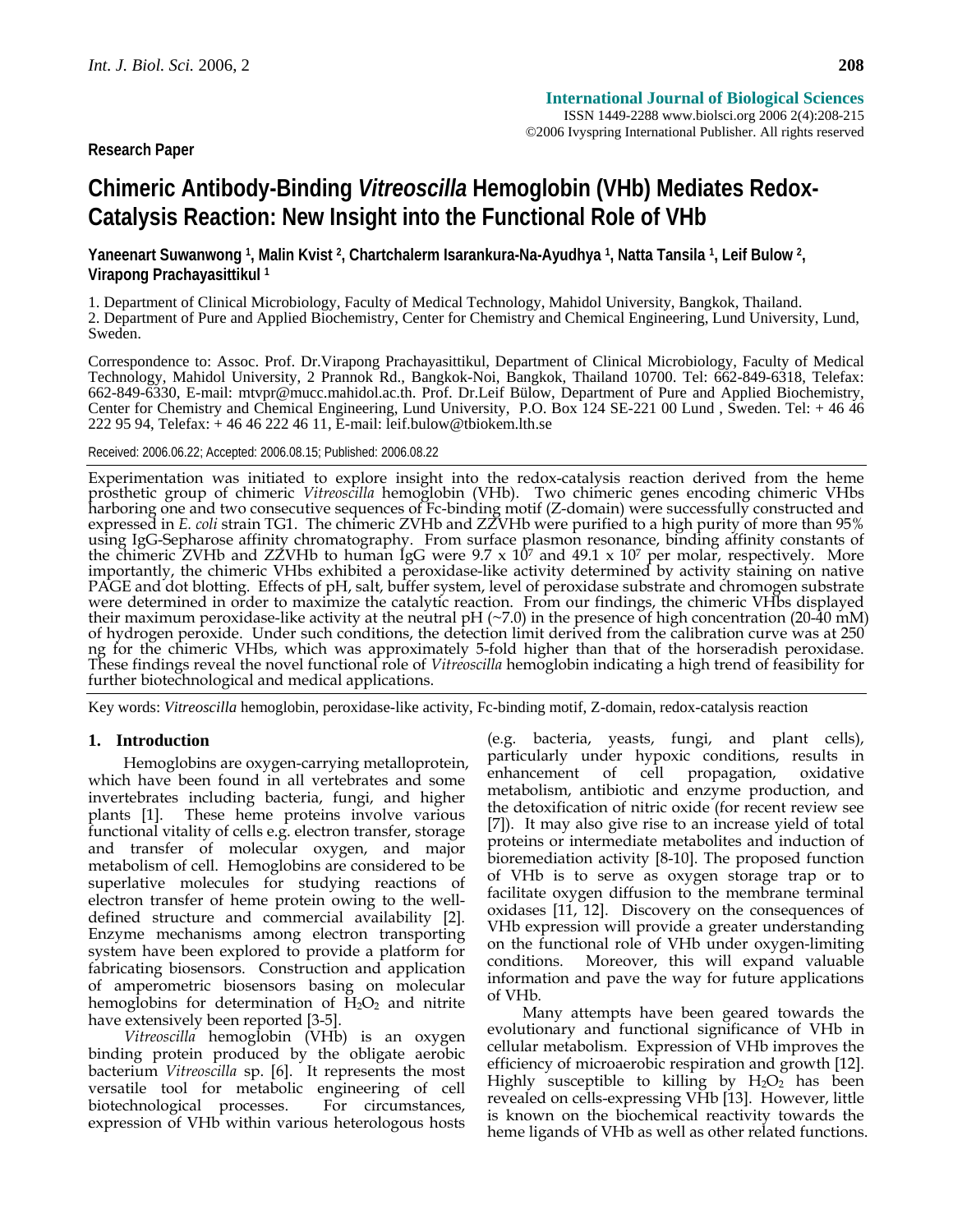The VHb consists of two identical subunits of *Mr* 15.8 kDa along with two protoheme IX per molecule. Protoporphyrin IX is common to P450-type cytochromes, peroxidases, catalases, and other related enzymes. Therefore, VHb is anticipated to exhibit some of the activities assigned to these enzymes [14]. Supportive evidences have been drawn on the discovery of peroxidase-like activity of hemoglobins [15-17]. This motivates the use of hemoglobins in place of peroxidase in many purposes e.g. water purification [18],  $H_2O_2$  determination [19] and oxygen sensors [20].

To prove whether the heme prosthetic group of VHb can provide such a catalytic reaction as those obtained from the mammalian hemoglobins, the peroxidase-like activities of the purified VHbs have been tested *in vitro*. Herein, two chimeric VHbs carrying one and two consecutive regions of Fcbinding motif (Z-domain) have been constructed. The "Z" domain has been derived from a synthetic DNA fragment based on the sequence of the B-domain, a well-known motif of native staphylococcal protein A (SpA) that can bind specifically to the Fc portion of IgG [21]. This domain has been fused to the VHb in order to i) assist one-step protein purification via IgG-Sepharose affinity chromatography, ii) create a chimeric protein possessing dual characteristics of both IgG-binding and catalytic reaction, and iii) apply as an immobilization tool to allow the correct orientation of chimeric protein on the sensor surface. The purified forms of chimeric proteins designated as ZVHb and ZZVHb have then been characterized for their IgG-binding affinities via the surface plasmon resonance as well as their peroxidase-like activities. Maximization of the peroxidase-like activities of the chimeric VHbs has been performed in comparison with those obtained from the horseradish peroxidase and bovine hemoglobin.

## **2. Materials and methods**

## **Bacterial strains and culture**

*E. coli* strain TG1 (*sup*E, *hsd*Δ5, *thi*Δ(lac-proAB), F'[*tra*D36 *pro*AB+ *lac*Iq lacZΔM15]) was used as host for gene cloning and protein expression. Luria-Bertani (LB) broth supplemented with ampicillin (100 mg/L) was used as a growth medium and protein expression was induced by addition of isopropyl-β-Dthiogalactopyranoside (IPTG).

## **Enzymes and chemicals**

High Fidelity *Taq* DNA polymerase, restriction endonucleases and T4 DNA ligase were purchased from Roche (Mannheim, Germany). All other chemicals and reagents were of analytical grade.

# **Construction of chimeric genes encoding chimeric VHbs harbouring one and two-consecutive Fcbinding motifs**

DNA fragments coding for the Z and ZZ binding motifs were obtained by PCR amplification using plasmid pEZZ18 (Amersham Biosciences, Stockholm, Sweden) as template and the two primers (sense: 5′- AAAA*GAATTC*ATGGTAGACAACAAATT

CAACAAAGAAC-3′, antisense: 5′- AAAA*TCTAGA*TTCGGCGCCTGAGCATC-3′),

(MWG-Biotech AG). Since the primers contain 5′ overhang of *Eco*RI site in the sense and *Xba*I site in the antisense, therefore, the PCR products were digested with these enzymes and subsequently inserted into the VHb expression plasmid, pQVD [22]. These resulted in the in-frame fusion of the Z and ZZ encoding genes at the 5′-end of the *vhb* gene. All cloning procedures were performed according to the standard protocol as described by Sambrook *et al*. [23]. The newly constructed plasmids, designated pZV and pZZV, were verified for correct insertion by digestion of restriction endonucleases and further confirmed by DNA sequencing.

# **Purification of chimeric ZVHb and ZZVHb using IgG-Sepharose affinity chromatography**

*E. coli* cells carrying plasmids pZV and pZZV were grown for 8 hrs at 37°C with shaking at 200 rpm in 500 mL baffled flasks containing 200 mL of LB medium supplemented with 100 mg/L ampicillin. IPTG was then added to a final concentration of 1 mM and the culture was further cultivated at 25°C for 4 hrs. After harvesting by centrifugation, cells were washed and resuspended in IgG-Sepharose running buffer composed of 50 mM Tris, 150 mM NaCl, 0.05% Tween 20, pH 7.6 (Tris-saline Tween; TST). Cell lysis was performed by ultrasonication (W380 Heat System Ultrasonic). Cell debris was removed by centrifugation at 15,000 rpm for 15 min and the crude supernatant containing solubilized fusion protein was collected. The crude extract was filtered through the millipore filter (0.45  $\mu$ m) then subsequently applied to an IgG-Sepharose (Amersham Biosceinces) column (∅ 1.0 cm, 3 mL drained gel) by gravity flow. Removal of unbound proteins was performed by washing with 10 column volumes of TST buffer followed by 2 column volumes of 5 mM NH4Ac, pH 5.0. The chimeric proteins were eluted from the column using 0.3 M acetic acid, pH 3.4. The eluted protein fraction was immediately neutralized with 0.5 M Tris, pH 10.0 and then dialysed against 0.1 M Tris-HCl, pH 8.0. Proteins were quantified using the Bio-Rad protein assay, based on the Bradford Coomassie blue dye-binding procedure [24].

# **Characterization of chimeric VHbs harbouring one and two-consecutive Fc-binding motifs**

Molecular size estimation by SDS-PAGE

Protein electrophoresis was carried out in a discontinuous buffer system as described by Laemmli [25]. A stacking gel  $(4%)$  and a separating gel  $(14%)$ were cast using the Mini Protean III apparatus (Bio-Rad Laboratories). Samples mixed with SDS-loading buffer were boiled at 100ºC for 10 min before applying to the gel. After complete electrophoresis was reached the gel was stained with Coomassie brilliant blue.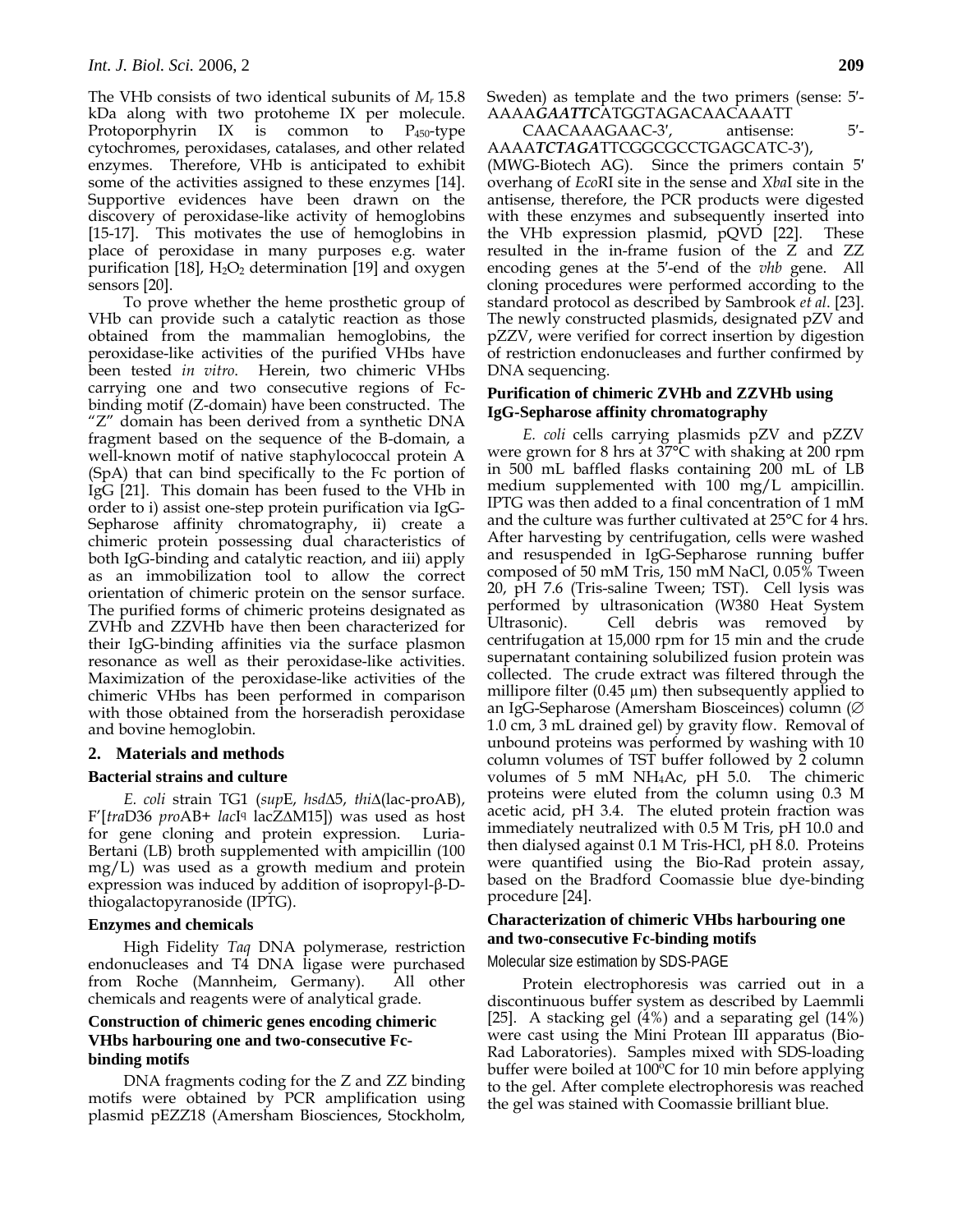#### Native PAGE and activity staining

Native PAGE and activity staining were performed under non-reducing conditions. The stacking (4%) and separating gel (10%) used for electrophoresis and activity staining were prepared without addition of sodium dodecyl sulfate. Samples were mixed with loading buffer containing no reducing agent and loaded directly to the gel without heat denaturation. Immediately after electrophoresis, the gel was rinsed with deionized water and incubated for approximately 30 min in 0.1 mM Tris-HCl, pH 8.0 containing 1% dimethyl sulfoxide (DMSO) and 2 mM 1, 8-diaminonaphthalene (DAN). Hydrogen peroxide was added to a final concentration of 10 mM prior to immersion of the gel. In order to darken the DAN oxidation products, the gel was immersed in 20% trichloroacetic acid. Additionally, the color of activity stained proteins was further enhanced by counterstaining the gel with Coomassie brilliant blue dye [26].

#### Absorbance spectra of chimeric VHbs

UV-Vis absorption spectra of chimeric VHbs were collected using a Shimadzu spectrophotometer model 1650 (Shimadzu, Japan). Scanning of the spectra was started from 300-700 nm.

# Analysis of IgG-binding affinity of chimeric VHbs harbouring one and two-consecutive Fc-binding motifs

To characterize the IgG binding capability of chimeric ZVHb and ZZVHb, the interaction between the fusion proteins and human IgG was investigated in real time using the BIACORE ® 3000 instrument (Biacore AB, Uppsala, Sweden). Human purified IgG (DAKO) was utilized as an immobilized ligand and the amine-coupling procedure was performed [27]. In brief, the carboxylated dextran layer of a Biacore CM5 sensor chip was activated by N-hydroxysuccinimide (NHS) and N-ethyl-N'-(3-diethylaminopropyl) carbodiimide (EDC). The IgG solution used for immobilization was prepared in 0.1 M sodium acetate, pH 5.6 to a concentration of 100 nM. The immobilized response of approximately 1,800 resonance units (RU) was reached before surface deactivation using ethanolamine hydrochloride solution. Activated and deactivated of blank flow cells (without IgG immobilization) were used as reference. The chimeric proteins were diluted in HBS-P buffer (0.01 M HEPES, 0.15 M NaCl, 0.005% Surfactant P20, pH 7.4) to final concentrations of 100, 50, 25, 12.5 and 6.25 nM. One hundred fifty microlitres of each diluted sample was injected at the flow rate of 30 µL/min over the immobilized IgG surface. dissociation rates of ZVHb and ZZVHb to the IgG ligand were monitored and the results were displayed as sensograms. The data obtained were subsequently evaluated using the BIAevalution 3.2 software (Biacore AB). The association rate constant  $(k_a)$ , The association rate constant  $(k_a)$ , dissociation rate constant  $(k_d)$  and affinity constant  $(K_A)$ were calculated.

# **Analysis of peroxidase-like activity of chimeric VHbs**

Peroxidase-like activity of chimeric VHbs was determined by measuring the rate of ABTS oxidation in the presence of  $H_2O_2$  at ambient temperature. Formation of the oxidised product, ABTS<sup>\*+</sup>, was followed spectrophotometrically at 415 nm ( $\varepsilon_{415}$  = 3.6 x  $10<sup>4</sup>$  M<sup>-1</sup>cm<sup>-1</sup>). The assay mixture contained 100  $\mu$ L of 50 mM ABTS, 200 µL of 0.5 M Tris-HCl, pH 8.0 in a total volume of 0.9 mL. The reaction was initiated by addition of 100  $\mu$ L of 50 mM H<sub>2</sub>O<sub>2</sub>. The peroxidase activity of bovine hemoglobin (BHb; Sigma) was also measured for comparison.

# **Maximization of peroxidase-like activity of chimeric VHbs**

Maximization of peroxidase-like activity of the chimeric VHbs was performed as follows:

#### Optimum pH for peroxidase-like activity

The peroxidase-like activity of the chimeric VHbs was measured at various pHs ranging from 3.0-8.0 using phosphate citrate buffer.

#### Effect of salts and buffer systems

The peroxidase-like activity of the chimeric VHbs was measured in various kinds of buffer system including Na-phosphate buffer, K-phosphate buffer, phosphate-buffered saline, HEPES buffer and phosphate citrate buffer. The pH of all the buffer systems was maintained at 7.0.

#### Optimum concentration of peroxide substrate  $(H_2O_2)$

Various concentrations of freshly prepared  $H_2O_2$ (1.25 – 80 mM) were tested in the assays of peroxidaselike activity of chimeric VHbs. Phosphate citrate buffer at pH 7.0 was used in the assay.

# Optimum concentration of ABTS substrate

Various concentrations of ABTS ranging from 0.5 – 8 mM were tested. The reaction composed of 20 mM of  $H_2O_2$  in phosphate citrate buffer at pH 7.0.

For further experiments, the peroxidase-like activity of the chimeric VHbs at various amounts was analyzed in phosphate citrate buffer, pH 7.0 containing 2 mM ABTS and 20 mM H2O2. The catalytic reaction was recorded at OD 405 nm at 1 minute time interval for 3 min.

## **3. Results and discussion**

#### **Chimeric gene construction and protein expression**

In this study, two chimeric genes encoding chimeric *Vitreoscilla* hemoglobin harbouring one and two-consecutive Fc-binding motifs (Z-domain) were successfully constructed and expressed in *E. coli*. As shown in Figure 1, a markedly increase of chimeric protein expression up to approximately 20% of total protein was found upon induction by IPTG. The chimeric proteins could be conveniently purified by IgG-Sepharose affinity chromatography yielding protein with more than 95% purity as judged by SDS-PAGE (Figure 2) using AlphaImager™ 2200 Documentation and Analysis system (Alpha Innotech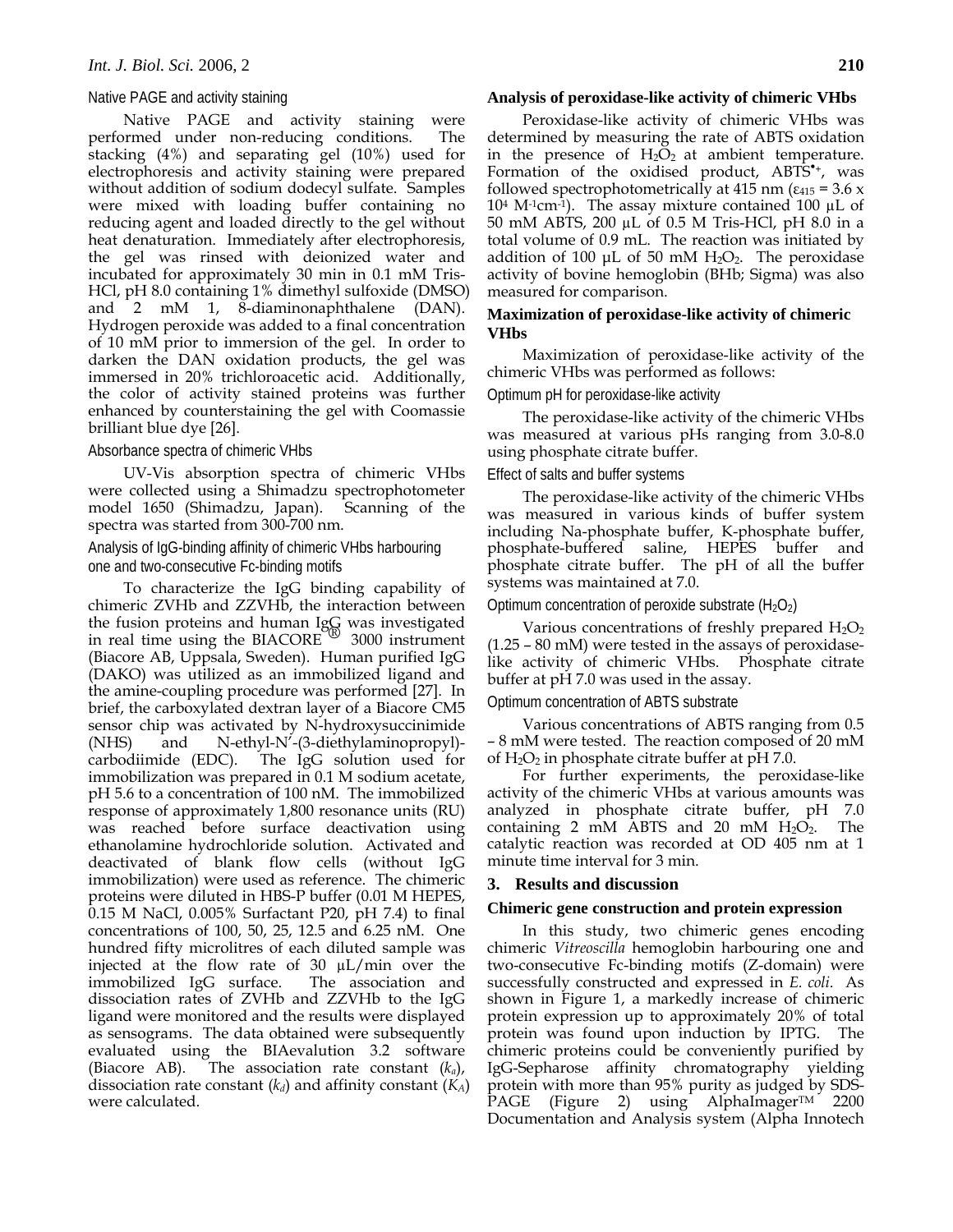Corp, USA). The molecular weights of the purified ZVHb and ZZVHb were at 22.6 and 29.3 kDa, respectively.

Although both of the chimeric ZVHb and ZZVHb were expressed in high levels in *E. coli*, however, less than 10% was successfully purified. Only 1.0 mg of the chimeric protein could be obtained from a 200 mL culture. This is correspondingly due to the tendency of the VHb to form inclusion bodies as those reported previously. Results from the immunogold labeling of VHb clearly indicated a cytoplasmic localization and VHb was concentrated near the periphery of the cytosolic face of the *E. coli* inner membrane [28]. From the absorption spectra measurements supportively demonstrated an additional peak at 620 nm beside the major peak ranged at 408-410 nm (Figure 3). The presence of major peak at 410 nm is denoted as a maximum absorption of hemoglobin. The A410/280-nm has widely been applied for estimation of VHb purity [28, 29]. Meanwhile, it is conceivable that the minor peak ranged around 620 – 625 nm might be attributed to the spectra of phospholipids containing cyclopropanated fatty acids co-aggregated with VHb during the stationary phase of *E. coli* [30]. In order to recover the VHb from insoluble fraction, attempts have been geared towards the use of denaturation agents e.g. urea and guanidine hydrochloride or detergent solubilzation [31]. However, it should be noted herein that adjusting of growth condition or addition of Triton X-100 increased the amount of protein in the soluble form, but after purification the protein showed no peroxidase-like activity (data not shown). Hart and coworkers [32] have identified that the VHb expressed in *E. coli* in insoluble form lacks the heme prosthetic group (apoVHb) whereas the soluble form (holoVHb) contains heme in the molecule. Since the peroxidase-like activity of VHb depends on the heme group, this may explain the inactive form of ZVHb and ZZVHb in some protein portion.

# **Evaluation of the kinetic parameters of ZVHb and ZZVHb binding activities to human IgG**

Binding affinity to human IgG of the two chimeric proteins were investigated using the SPR biosensor. Our findings clearly showed that after being fused to VHb, the Z-domain possessed a strong binding affinity to human IgG. The kinetic parameters including the association rate constant (*ka*), dissociation rate constant  $(k_d)$  and affinity constant  $(K_A)$ were calculated as summarized in Table 1. The affinity constants to IgG of the chimeric ZVHb and ZZVHb were at  $9.7 \times 10^7$  and  $49.1 \times 10^7/M$ , respectively. These values were in the same range as those of the native Z or ZZ reported. This indicates that the Z-domain retains its native structure in the chimeric proteins.

## **Analysis of peroxidase-like activity of chimeric VHbs**

Verification of the peroxidase-like activity of the chimeric ZVHb and ZZVHb were performed using  $H<sub>2</sub>O<sub>2</sub>$  and the reducing substrate ABTS as indicator. Specific activities for bovine hemoglobin (BHb), VHb6H (native VHb carrying an additional hexahistidine), ZVHb and ZZVHb were 0.3, 1.7, 3.9 and 1.5 unit/mg, respectively. Moreover, the peroxidase activities of the chimeric proteins could be visualized by activity staining (Figure 4) as well as by dot blotting (Figure 5), where the proteins were applied on the polyacrylamide gel and nitrocellulose membrane and directly detected with DAN substrate.

To maximize the peroxidase-like activity of the chimeric VHbs, various parameters including the effect of pH, effect of salts and buffer systems, concentrations of  $H_2O_2$  and ABTS were applied into the assay reaction. Figure 6 illustrates that the pH optimum for the peroxidase-like activity of all the chimeric VHbs was approximately 7.0 while the HRP was shown to exhibit the highest activity at pH around 4.0. The phosphate citrate buffer at pH 7.0 was proven to provide a greater extent for the peroxidase-like activity of the chimeric VHbs. A gradual increase of activity correspondingly to the concentrations of hydrogen peroxide (up to 20 and 40 mM) was found in the case of chimeric VHbs (ZVHb and ZZVHb, Figure 7). Contrarily, for HRP, our results advocate the former finding that increase concentration of  $H_2O_2$  substrate markedly suppressed the peroxidase activity [33]. Among these parameters, the optimum concentration of ABTS was found to be at 2 mM to generate the highest activity. Therefore, varied amounts of chimeric VHbs were conducted for peroxidase activity under the optimum condition to generate the enzyme response curve as represented in Figure 8. The peroxidase-like activities for the chimeric VHbs were in the order of ZVHb > ZZVHb > VHb6H. The detection limits were down to 250 and 50 ng for the chimeric ZVHb or ZZVHb and HRP, respectively. Notification has to be made that the HRP provides 5-fold higher sensitivity than those of the chimeric VHbs.

To investigate the physical stability of the chimeric VHbs, effects of heat treatment on the peroxidase-like activity were tested. The ZVHb, ZZVHb, VHb6H and bovine Hb were diluted to a concentration of 10  $\mu$ M in Tris-HCl, pH 8.0, and the protein solutions were then subjected to heat treatment at various temperatures ranging from 30 to 90°C for 10 min and immediately cooled down on ice. The percentage of remaining peroxidase activities of these proteins were then determined (Figure 9). Our results revealed that the activity of VHb6H could be enhanced up to 135% when the protein was treated at 50°C for 10 min and the protein retained more than 70% activity after heating to 80°C. In the case of bovine hemoglobin, the activity was mostly enhanced at 40°C and it retained more than 60% activity after heated up to 80°C. For the chimeric proteins, the peroxidase-like activities were slightly increased in the case of ZVHb but not in ZZVHb, after heating the proteins, and totally disappeared when the proteins were heated up to 70°C. However, the ZVHb and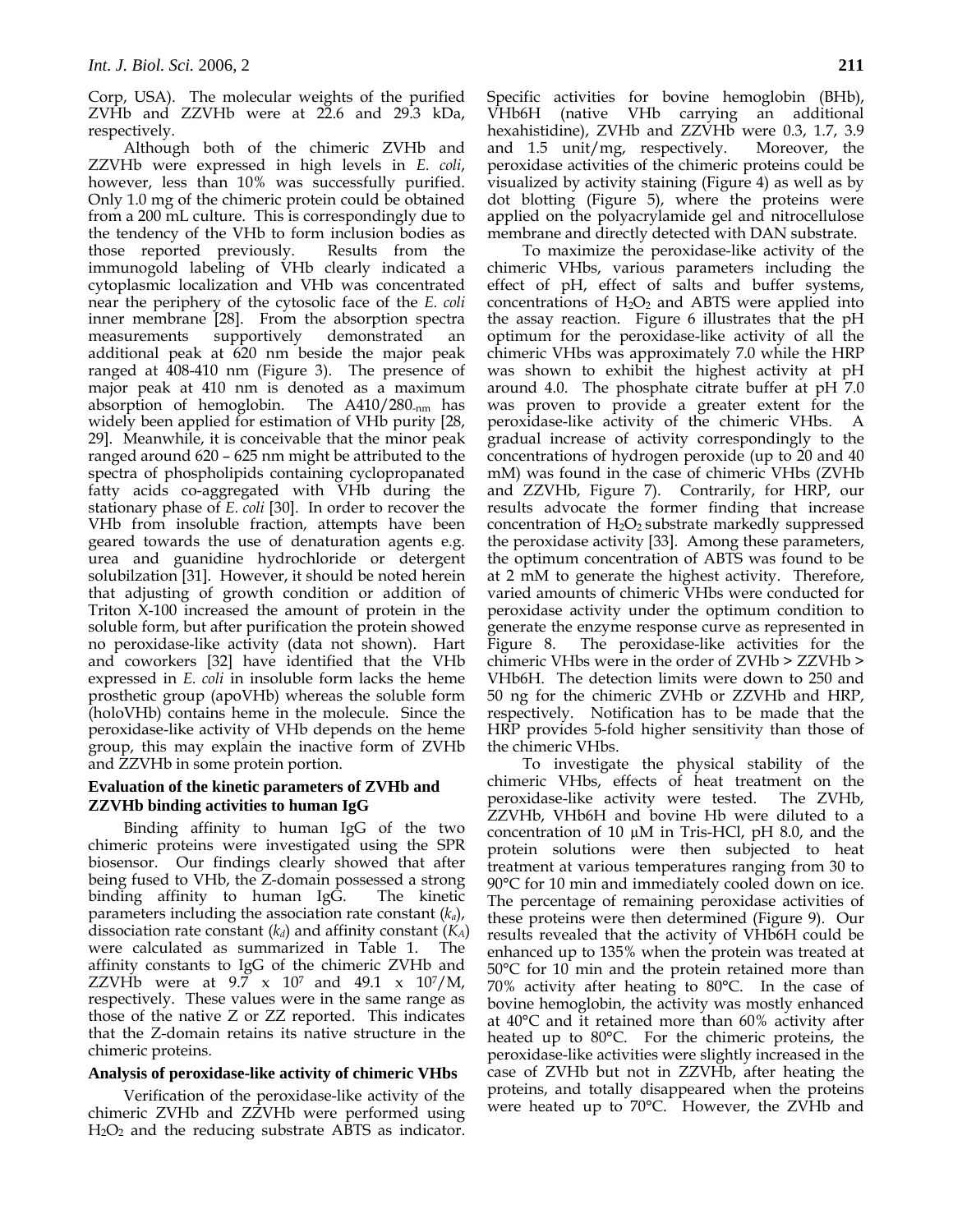ZZVHb retained nearly 100% activity after heating at 50°C.

According to the previous studies, the structure of heme proteins has been found to be affected by heat treatment or denaturing agents. Diederex *et al* [34] have recently reported on the increase of peroxidase activity of cytochrome *c* upon addition of guanidine hydrochloride. Chattopadhyay [35] and his colleagues have demonstrated the conformational changes of horseradish peroxidase (HRP) by the effects of temperature and pH. By circular dichroism and fluorescence studies, they have concluded that at neutral pH, changes of the tertiary structure around the heme pocket occurred at the temperature range of 40-50°C while the overall secondary structure of the enzyme remained non-significant change. However, at higher temperature ( $\overline{T}_{m}$  = 74°C), the heme was completely removed from the enzyme active site. Moreover, acidity caused the splitting of the hemes from the apoproteins as indicated by the drop of their soret bands in methemoglobin [15]. Interestingly, the VHb6H and BHb give rise to more pronounced activity to heat enhancement than those of the ZVHb and ZZVHb. Since peroxidase activity of hemoglobin is also based on the prosthetic heme group, the enhancement of specific activity upon heat treatment is probably due to the rearrangement of tertiary structure nearby the heme pocket resulting in unmasking of the heme pocket to the environment.

#### **Conclusion and future perspectives**

New insight into the catalytic reaction based on heme-prosthetic group of the *Vitreoscilla* hemoglobin (VHb) has been firstly revealed in this study. The peroxidase-like activity of the chimeric VHbs carrying the Fc-binding motif has been attained. This novel function opens up a high feasibility to further apply the chimeric VHb in biotechnological and medical approaches. The chimeric ZVHb and ZZVHb can further be accessed as a secondary antibodyperoxidase conjugate in various types of immunoassay. Since the peroxidase is widely used to tag the secondary antibody in enzyme immunoassays. Detection signal can be generated from a wide variety of chromogenic substrates. The development of HRPlabeled SpA based on chemical conjugation has earlier been reported by Zhou *et al* [36]. However, the chemical reaction is complicated and degree of conjugation is hardly controlled. Titration or validation is required due to batch to batch variation. In addition, expression of native HRP in bacteria is intrinsically difficult on the account of the high tendency to form inclusion bodies [37]. Meanwhile, conjugation via gene fusion generates exact chimeric protein of the fusion partners. The chimeric VHbs possess both the peroxidase-like activity and the IgGbinding affinity precisely as gene-engineered design. Although the activity of the chimeric VHbs after maximization is 5-fold lower than that of the HRP. This in turn provides more advantages on the lowering background interference as compared to the HRP while augmenting an appropriate sensitivity for the detection. Interestingly, an optimum activity of the VHb is catalyzed on the high level of peroxide substrate which either of endogenous peroxidase or the HRP can be negligible [33]. Our findings lend support the high feasibility of using the chimeric VHbs in immunohistochemistry purposes. To further expand their applicability in other types of immunoassay, site-directed mutagenesis can then be applied to create mutation on the heme-neighbouring residues in order to achieve a higher catalytic mutant [38, 39]. Furthermore, the chimeric VHbs can be incorporated on to the sensor surface via the IgGbinding interaction and applied as an electrochemicalredox sensor for biotechnological applications in the future [20].

#### **Acknowledgements**

Y.S. was supported by the collaborative Ph.D. fellowship from Royal Thai government and N.T. was supported by the Royal Golden Jubilee Ph.D. scholarship from the Thailand Research Fund under the supervision of V.P. M.K. was Ph.D. student supported by Lund University. This project was partially supported by a governmental grant under Mahidol University (annual 2546-2550 B.E.).

#### **Conflict of interest**

The authors have declared that no conflict of interest exists.

#### **References**

- Hardison R. Hemoglobins from bacteria to man: Evolution of different patterns of gene expression. J Exp Biol. 1998; 201: 1099-117.
- 2. Zhou B, Sun R, Hu X, Wang L, Wu H, Song S, et al. Facile interfacial electron transfer of hemoglobin mediated by conjugated polymers. Int J Mol Sci. 2005; 6: 303-10.
- 3. Ma X, Liu X, Xiao H, Li G. Direct electrochemistry and electrocatalysis of hemoglobin in poly-3-hydroxybutyrate membrane. Biosens Bioelectron. 2005; 20: 1836-42.
- 4. Sun W, Jiang S, Jiao K. Electrochemical determination of hydrogen peroxide using *o*-dianisidine as substrate and hemoglobin as catalyst. J Chem Sci. 2005; 117: 317-22.
- 5. Yang W, Bai U, Li Y, Sun D. Amperometric nitrite sensor based on hemoglobin/colloidal gold nanoparticles immobilized on a glassy carbon electrode by a titania sol-gel film. Anal Bioanal Chem. 2005; 382: 44-50.
- 6. Webster DA, Hackett DP. The purification and properties of cytochrome *o* from *Vitreoscilla*. J Biol Chem. 1966; 241: 3308-15.
- 7. Frey AD, Kallio PT. Nitric oxide detoxification a new era for bacterial globins in biotechnology? Trends Biotechnol. 2005; 23: 69-73.
- 8. Kallio PT, Bailey JE. Intracellular expression of *Vitreoscilla* hemoglobin (VHb) enhances total protein secretion and improves the production of alpha-amylase and neutral protease in *Bacillus subtilis*. Biotechnol Prog. 1996; 12: 31-9.
- 9. Wu JM, Hsu TA, Lee CK. Expression of the gene coding for bacterial hemoglobin improves beta-galactosidase production in a recombinant *Pichia pastoris*. Biotechnol Lett. 2003; 25: 1457- 62.
- 10. Chung JW, Webster DA, Pagilla KR, Stark BC. Chromosomal integration of the *Vitreoscilla* hemoglobin gene in *Burkholderia* and *Pseudomonas* for the purpose of producing stable engineered strains with enhanced bioremediating ability. J Ind Microbiol Biotechnol. 2001; 27: 27-33.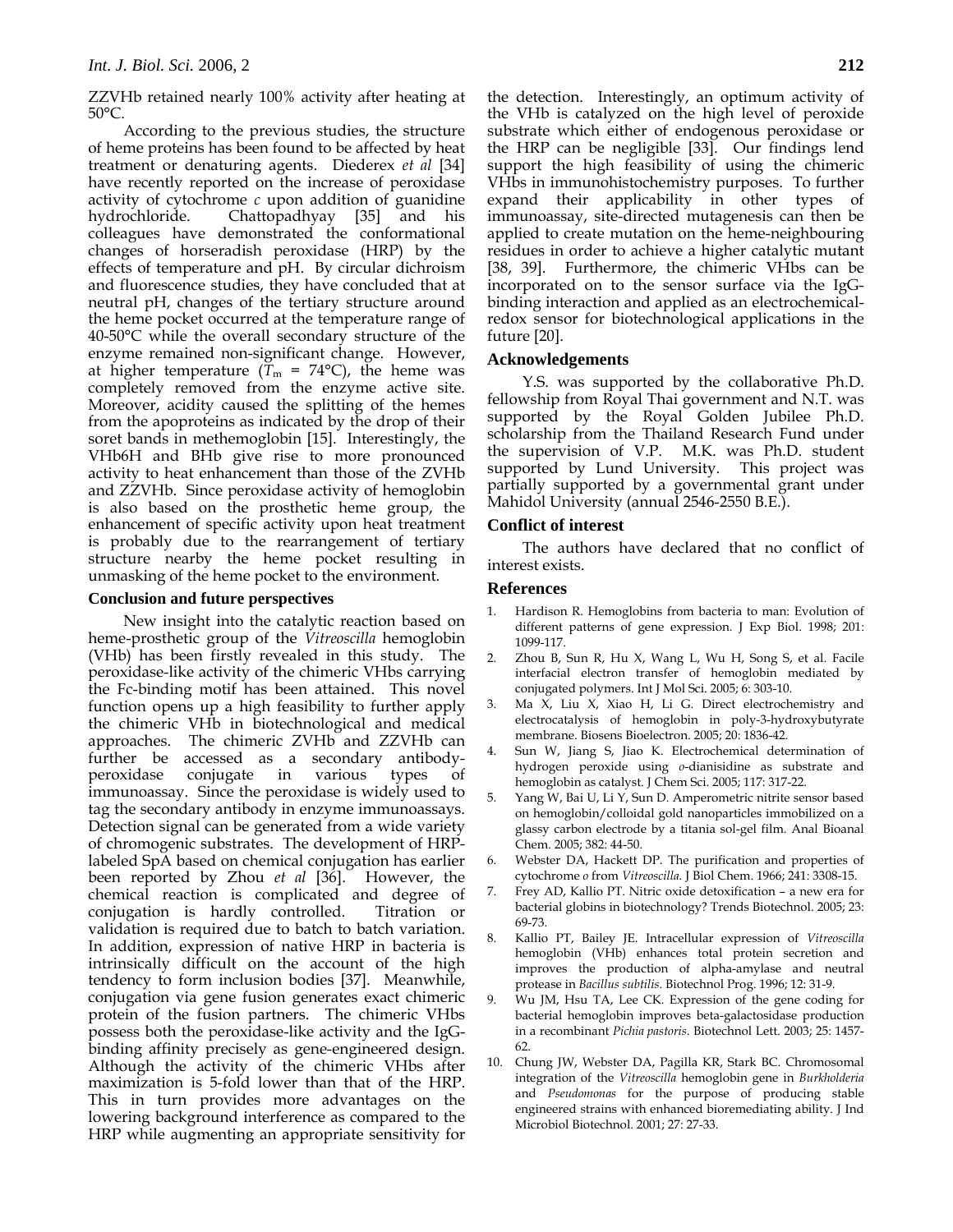- 11. Weber RE, Vinogradov SN. Nonvertebrate hemoglobins: Functions and molecular adaptations. Phys Rev. 2001; 81: 569- 628.
- 12. Tsai PS, Nageli M, Bailey JE. Intracellular expression of *Vitreoscilla* hemoglobin modifies microaerobic *Escherichia coli* metabolism through elevated concentration and specific activity of cytochrome *o*. Biotechnol Bioeng. 1996; 49: 151-60.
- 13. Geckil H, Gencer S, Kahraman H, Erenler SO. Genetic engineering of *Enterobacter aerogenes* with the *Vitreoscilla* hemoglobin gene: cell growth, survival, and antioxidant enzyme status under oxidative stress. Res Microbiol. 2003; 154: 425-31.
- 14. Mukai M, Mills CE, Poole RK, Yeh SR. Flavohemoglobin, a globin with a peroxidase-like catalytic site. J Biol Chem. 2001; 276: 7272-7.
- 15. Inada Y, Kurozumi T, Shibata K. Peroxidase activity of hemoproteins. I. Generation of activity by acid or alkali denaturation of methemaglobin and catalase. Arch Biochem Biophys. 1961; 93: 30-6.
- 16. Smith MJ, Beck WS. Peroxidase activity of hemoglobin and its subunits: effect thereupon of haptoglobin. Biochim Biophys Acta. 1967; 147: 324-33.
- 17. Chung J, Wood JL. Oxidation of thiocyanate to cyanide catalyzed by hemoglobin. J Biol Chem. 1971; 246: 555-60.
- 18. Matcham GWJ, Chapsal JM, Guillochon D. Catalytic activities of bovine hemoglobin. Enzyme Eng. 1987; 501: 21-35.
- 19. Zhang K, Mao L, Cai R. Stopped-flow spectrophotometric determination of hydrogen peroxide with hemoglobin as catalyst. Talanta. 2000; 51: 179-86.
- 20. Fan C, Zhong J, Guan R, Li G. Direct electrochemical characterization of *Vitreoscilla* sp. hemoglobin entrapped in organic films. Biochim Biophys Acta. 2003; 1649: 123-36.
- 21. Nilsson B, Moks T, Jansson B, Abrahmsen L, Elmblad A, Holmgren E, et al. A synthetic IgG-binding domain based on Staphylococcal protein A. Protein Eng. 1987; 1: 107-13.
- 22. Roos V, Andersson CIJ, Arfvidsson C, Wahlund KG, Bulow L. Expression of double *Vitreoscilla* hemoglobin enhances growth and alters ribosome and tRNA levels in *Escherichia coli*. Biotechnol Prog. 2002; 18: 652-6.
- 23. Sambrook J, Fritsch EF, Maniatis T. Molecular cloning: A laboratory manual, 2nd ed. Cold Spring Harbor, NY: Cold Spring Harbor Laboratory Press, 1989.
- 24. Bradford MM. A rapid and sensitive method for quantitation of microgram quantities of protein utilizing the principle of protein-dye binding. Anal Biochem. 1976; 72: 248-54.
- 25. Laemmli UK. Cleavage of structural proteins during the assembly of the head of bacteriophage T4. Nature. 1970; 227: 680-5.
- 26. Hoopes JT, Dean JFD. Staining electrophoretic gels for laccase and peroxidase activity using 1,8-diaminonaphthalene. Anal Biochem. 2001; 293: 96-101.
- 27. Loefas S, Johnsson B, Edstrom A, Hansson A, Lindquist G, Hillgren RM, et al. Methods for site controlled coupling to carboxymethyldextran surfaces in surface plasmon resonance sensors. Biosens Bioelectron. 1995; 10: 813-22.
- 28. Ramandeep D, Hwang KW, Raje M, Kim KJ, Stark BC, Dikskit KL, et al. *Vitreoscilla* hemoglobin. Intracellular localization and binding to membranes. J Biol Chem. 2001; 276: 24781-9.
- 29. Ramandeep D, Pathania R, Sharma V, Mande SC, Dikshit KL. Chimeric *Vitreoscilla* hemoglobin (VHb) carrying a flavoreductase domain relieves nitrosative stress in *Escherichia coli*: new insight into the functional role of VHb. Appl Environ Microbiol. 2002; 68: 152-160.
- 30. Rinaldi A, Bonamore A, Macone A, Boffi A, Bozzi A, Di Giulio A. Interaction of *Vitreoscill*a Hemoglobin with Membrane Lipids. Biochemistry. 2006; 5: 4069-76.
- 31. Hart RA, Bailey JE. Solubilization and regeneration of *Vitreoscilla* hemoglobin isolated from protein inclusion bodies. Biotechnol Bioeng. 1992; 39: 1112-20.
- 32. Hart RA, Kallio PT, Bailey JE. Effect of biosynthetic manipulation of heme on insolubility of *Vitreoscilla* hemoglobin in *Escherichia coli*. Appl Environ Microbiol. 1994; 60: 2431-7.
- 33. Nazari K, Mahmoudic A, Khodafarinb R, Moosavi-Movahedia A, Mohebi A. Stabilizing and suicide-peroxide protecting effect of Ni2+ on horseradish peroxidase. J Iranian Chem Soc. 2005; 2: 232-7.
- 34. Diederex REM, Ubbink M, Canters GW. Effect of the protein matrix of cytochrome  $c$  in suppressing the inherent peroxidase activity of its heme prosthetic group. ChemBioChem. 2002; 1: 110-2.
- 35. Chattopadhyay K, Mazumdar S. Structural and conformational stability of horseradish peroxidase: Effect of temperature and pH. Biochemistry. 2000; 39: 263-70.
- 36. Zhou H, Gong Z, Baiying Q, Honghai W, Xiaoping Z. A simple periodate method for the horseradish peroxidase labeled staphylococcal protein A. Weishengwuxue Tongbao. 1986; 13: 171-3.
- 37. Levy I, Shoseyov O. Expression, refolding and indirect immobilization of horseradish peroxidase (HRP) to cellulose via a phage-selected peptide and cellulose-binding domain (CBD). J Pept Sci. 2001; 7: 50-7.
- 38. Dikshit KL, Orii Y, Navani N, Patel S, Huang HY, Stark BC, et al. Site-directed mutagenesis of bacterial hemoglobin: the role of glutamine (E7) in oxygen-binding in the distal heme pocket. Arch Biochem Biophys. 1998; 349: 161-6.
- 39. Verma S, Patel S, Kaur R, Chung YT, Duk BT, Dikshit KL, et al. Mutational study of the bacterial hemoglobin distal heme pocket. Biochem Biophys Res Commun. 2005; 326: 290-7.
- 40. Nilsson J, Nilsson P, Williams Y, Pettersson L, Uhlen M, Nygren PA. Competitive elution of protein A fusion proteins allows specific recovery under mild conditions. Eur J Biochem. 1994; 224: 103-8.
- 41. Tashiro M, Montelione GT. Structural of bacterial immunoglobulin-binding domains and their complexes with immunoglobulins. Curr Opin Struc Biol. 1995; 5: 471-81.
- 42. Gulich S, Uhlen M, Hober S. Protein engineering of an IgGbinding domain allows milder elution conditions during affinity chromatography. J Biotechnol. 2000; 76: 233-43.

#### **Tables and Figures**

Table 1. Kinetic parameters of binding between fusion protein and human  $IgG^*$ 

| Protein | $k_a(s^{-1}M^{-1} \times 10^5)$ | $k_{\rm d}$ (s <sup>-1</sup> $\times$ 10 <sup>-3</sup> ) | $K_A(M^{-1} \times 10^7)$ | References |
|---------|---------------------------------|----------------------------------------------------------|---------------------------|------------|
|         |                                 |                                                          |                           |            |
| ZVHb    | $2.62 \ (\pm 0.01)$             | $2.69 \ (\pm 0.03)$                                      | 9.7                       | this study |
| ZZVHb   | 4.33 $(\pm 0.01)$               | $0.88 (\pm 0.01)$                                        | 49.1                      | this study |
| Z       | 0.54                            | 2.7                                                      | 2.0                       | (40)       |
| Ζ       | 1.9                             | 3.2                                                      | 5.9                       | (41)       |
| Z       | 0.78                            | 6.9                                                      | 1.1                       | (42)       |
| 77.     | 1.1                             | 0.33                                                     | 33.0                      | (40)       |
| ZZ      | 3.5                             | 0.51                                                     | 68.0                      | (41)       |

 $k_a$  is an association rate constant and  $k_d$  is a dissociation rate constant.

 $K_A$  is an affinity constant  $(K_A = k_a/k_d)$ .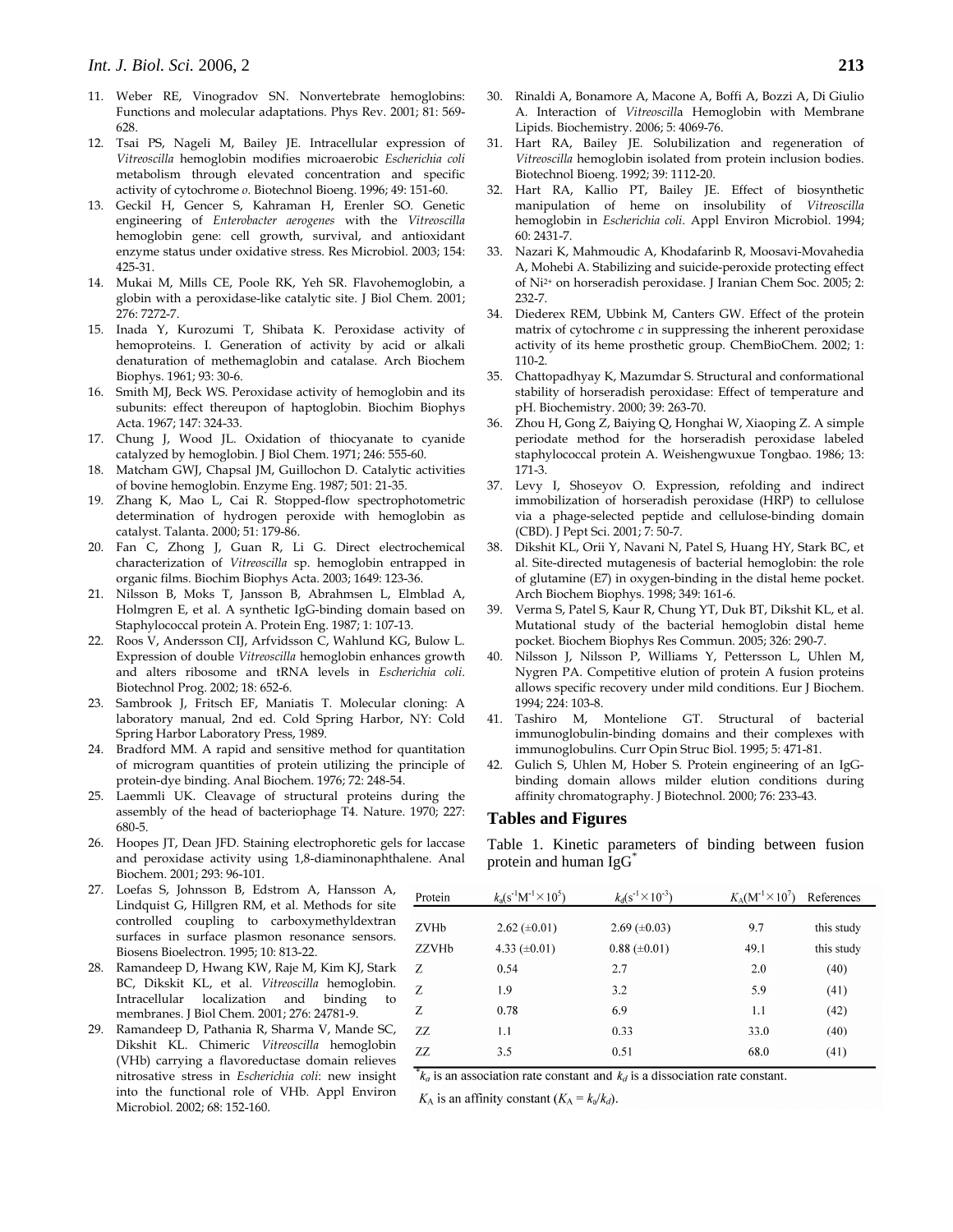Figure 1. SDS-PAGE represents protein profiles of cell lysate of *E. coli* carrying chimeric genes of ZVHb and ZZVHb before (lane 1 and 3) and after induction by IPTG (lane 2 and 4). Two major bands at molecular masses of approx. 22 and 29 kDa are shown after induction of cells expressing chimeric ZVHb and ZZVHb, respectively. *M*  indicates molecular weight marker.

**kDa - 55.4 - 36.5 - 31.0 - 21.5 - 14.4 1 2 M 3 4 ZZVHb ZVHb**

Figure 3. UV-Vis absorption spectra (300-700 nm) of the chimeric ZVHb (solid line), ZZVHb (dash-dot line) and VHb6H (VHb with hexahistidine; dot line) Inset represents the spectra with high magnification.



Figure 4**.** Activity stain of eletrophoresis gel. The gel was loaded with 1.0 nmol of HRP, BHb, VHb6H, ZVHb and ZZVHb (lane 1, 2, 3, 4 and 5, respectively). Peroxidaselike activity was detected by trichloroacetic acid enhanced DAN staining (A) without and (B) with CBB counterstained.



Figure 5. Dot blot peroxidase-like activity Five microgram of each protein (HRP, bovine Hb, VHb6H, ZVHb and ZZVHb) was dotted on nitrocellulose membrane and allowed to dry at 4°C. The membrane was then soaked in 0.1 mM Tris, pH 8.0 containing 1% dimethyl sulfoxide and 2 mM 1,8-diaminonaphthalene (DAN). A chimeric H6GFPZ was applied as a negative control (data not shown).  $H<sub>2</sub>O<sub>2</sub>$  was added to a final concentration of 10 mM.



Figure 2. SDS-PAGE of the purified fraction of chimeric ZVHb (lane 1) and ZZVHb (lane 2) from IgG sepharose column *M* indicates molecular weight marker.